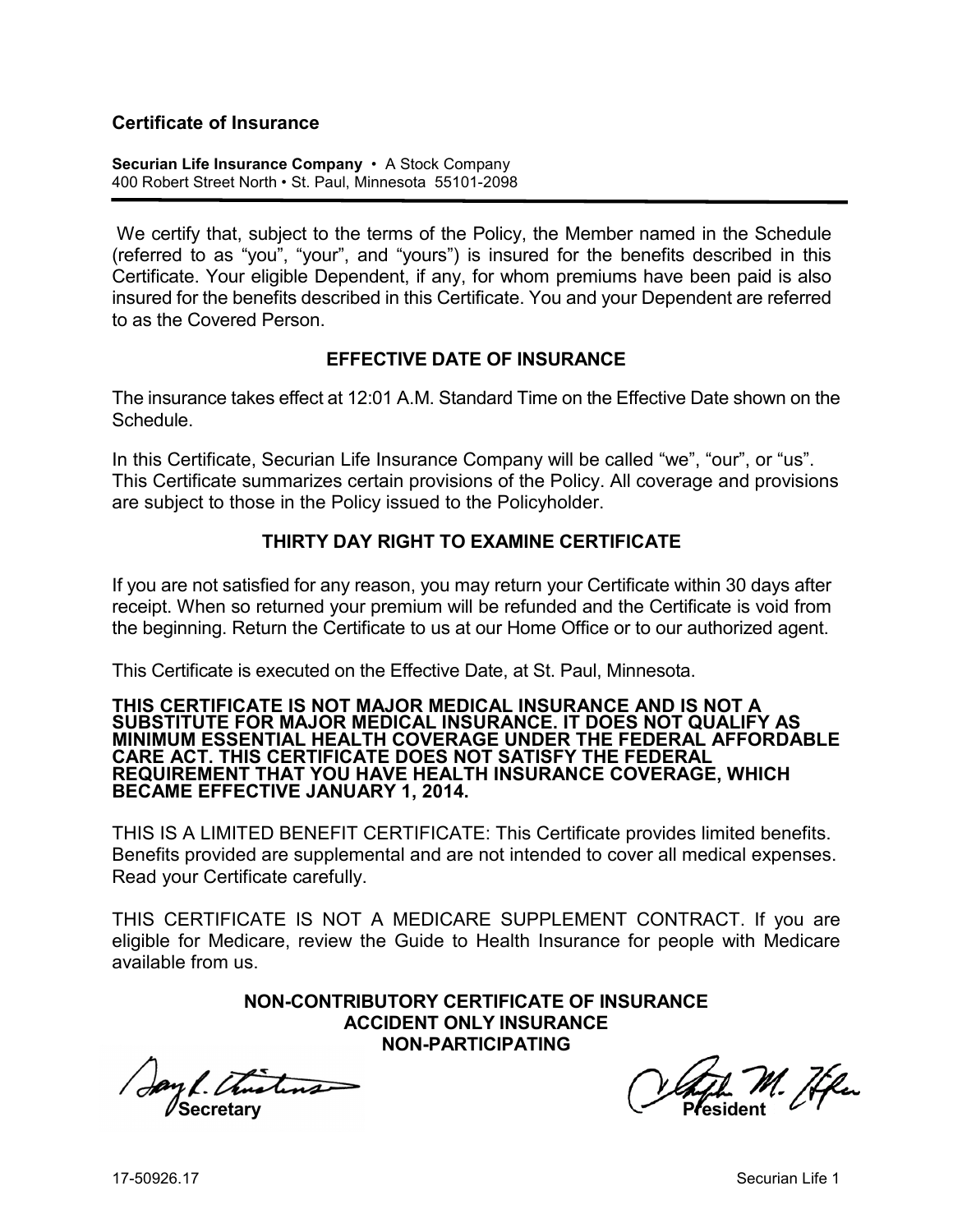# **INDEX**

| Provision                             | Page Number    |
|---------------------------------------|----------------|
| <b>Accidental Death Benefit</b>       | 3              |
| <b>Changes in Coverage</b>            | 5              |
| <b>Claim Provisions</b>               | 9              |
| <b>Definitions</b>                    | 4              |
| <b>Eligibility and Effective Date</b> | 5              |
| <b>Exclusions</b>                     | 6              |
| <b>General Provisions</b>             | $\overline{7}$ |
| Individual Termination of Insurance   | $\overline{7}$ |
| Premiums                              | $\overline{7}$ |
| <b>Schedule of Benefits</b>           | 3              |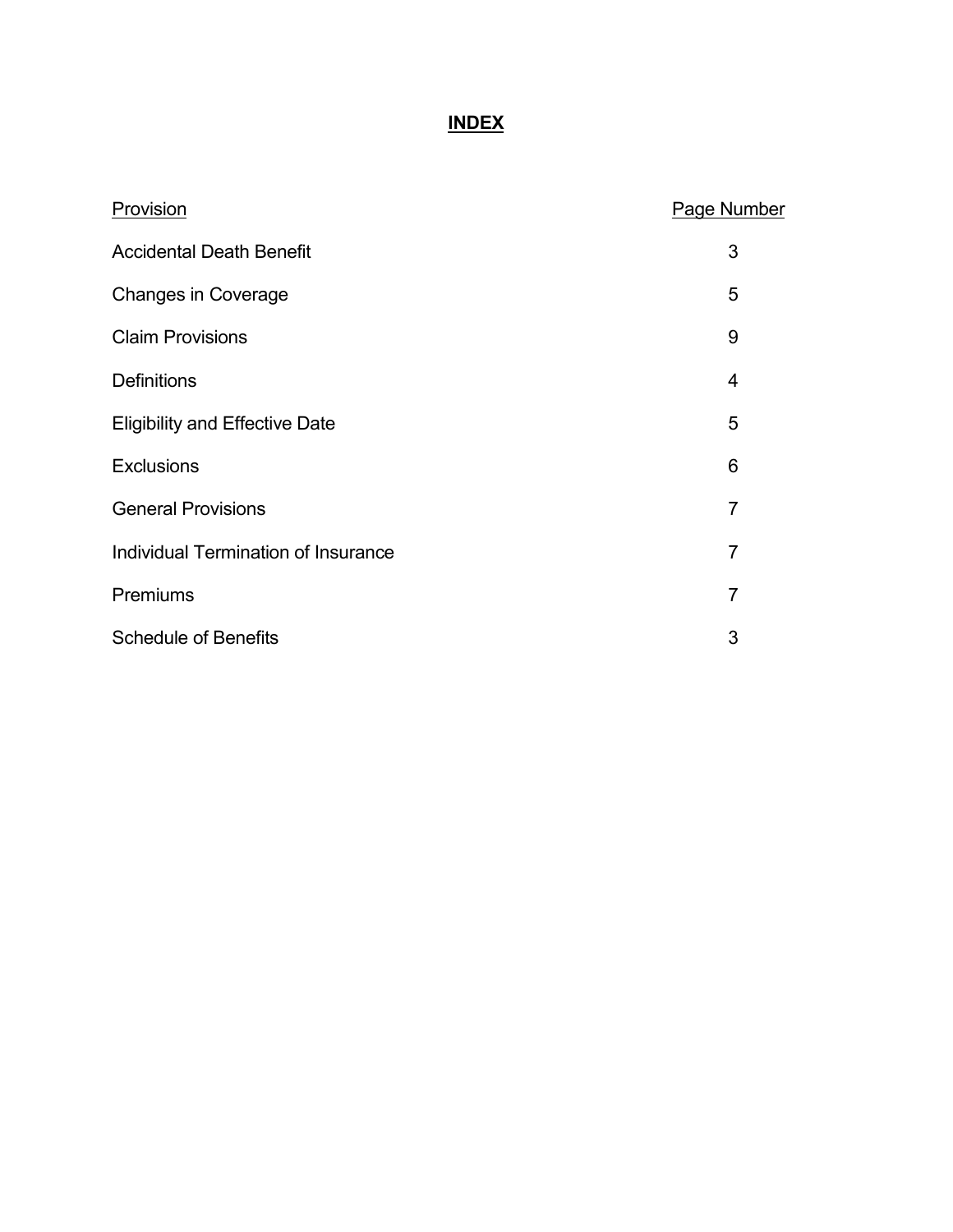# **SCHEDULE OF BENEFITS**

Policyholder: Legionnaire Insurance Trust Policy Number: 9000 Original Certificate Effective Date: December 1, 2018

Insured Person(s): The Effective Date:

Member: Legionnaire December1, 2018

# **NON-CONTRIBUTORY COVERAGE**

#### **ACCIDENTAL DEATH BENEFIT**

Amount of Insurance: \$30,000

The Non-Contributory coverage is provided to you at no cost for a period of 12 months. At the end of the 12 month period you may be offered the option to: 1) renew the amount of the Non-Contributory coverage for a specific premium amount; or 2) purchase a higher amount of contributory coverage.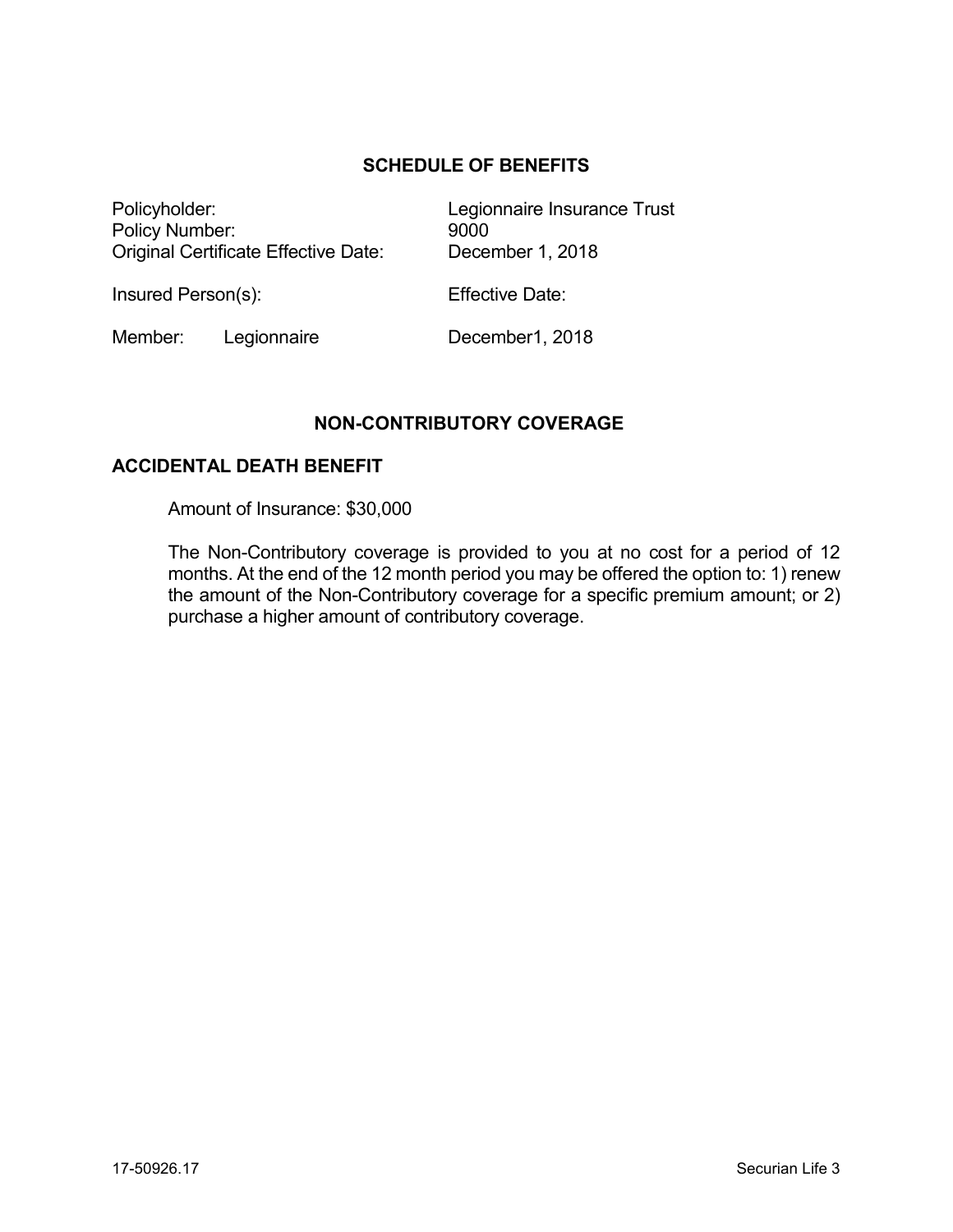# **DEFINITIONS**

When used in this Certificate the following words and phrases have the meaning given. The use of any personal pronoun includes both genders.

**AIRCRAFT** means a vehicle which: 1) has a valid certificate of airworthiness; and 2) is being flown by a pilot with a valid license to operate the vehicle.

**BENEFICIARY** means the person or entity named by the insured Member, on forms and in a manner approved by us, to receive benefits.

**COVERED PERSON** means the insured Member.

**INJURY** means bodily injury caused by an accident. The accident must be unintended, unexpected and unforeseen and occur while the Covered Person's insurance is in force under the Policy. The Injury must be the direct cause of loss and must be independent of all other causes. The Injury must not be caused by or contributed to by Sickness.

**LOSS** means the death of the Covered Person or any physical impairment or other benefit covered under the terms of the Policy and any attached Riders.

**LOSS OF A HAND OR FOOT** means complete Severance through or above the wrist or ankle joint.

**LOSS OF SIGHT** means the total, permanent loss of all vision in one eye which is irrecoverable by natural, surgical or artificial means. Loss of Sight must be certified by a licensed physician who specializes in ophthalmology and is certified by the American Board of Ophthalmology.

**MEMBER** means a member of the Policyholder who has been accepted by us and has paid any required premium. The terms "you", "your" and "yours" mean the Member.

**PHYSICIAN** means a person licensed by the state in which he is resident to practice the healing arts. He must be practicing within the scope of his license for the service or treatment given.

A Covered Person and his immediate family will not be considered a Physician.

**POLICY** means the group policy issued to the Policyholder providing the benefits described.

**POLICYHOLDER** means the legal entity in whose name the Policy is issued, as shown on the Schedule.

**POLICY MONTH** means the period of time starting on the first day of the month; it ends on the last day of the same month.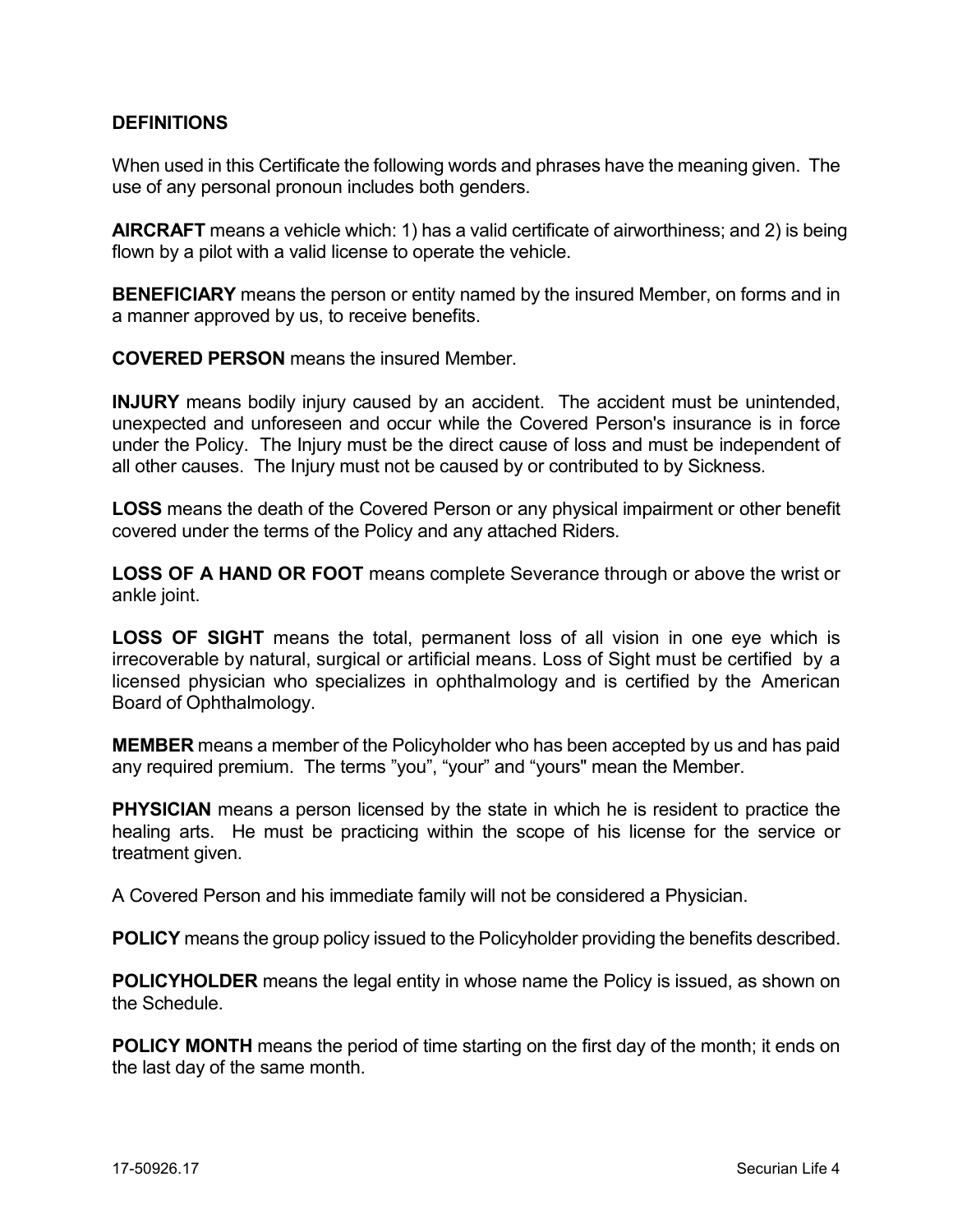**SCHEDULE** means the Schedule of Benefits.

**SEVERANCE** means the complete and permanent separation and dismemberment of the part from the body.

**SICKNESS** means an illness or disease of the mind or body.

### **ELIGIBILITY AND EFFECTIVE DATE OF INSURANCE**

#### **ELIGIBILITY**

Active Members in good standing age 18 and over with a domestic U.S. address including military personnel stationed overseas will be eligible for insurance as Covered Persons.

#### **EFFECTIVE DATE OF INSURANCE**

**EFFECTIVE DATE** The Effective Date is shown on the Schedule.

# **CHANGES IN COVERAGE**

If, after the Effective Date of Insurance, you request a change in benefits for a Covered Person, the Effective Date of Insurance for the new coverage will be the beginning of the Policy Month following our acceptance of the application or change request, subject to the payment of any additional required premium.

#### **ACCIDENTAL DEATH BENEFIT**

When we receive due proof that a Covered Person dies, we will pay the benefit shown on the Schedule to his named Beneficiary; provided:

- (1) death occurs as a direct result of an Injury; and
- (2) death occurs within 365 days of the accident causing the Injury.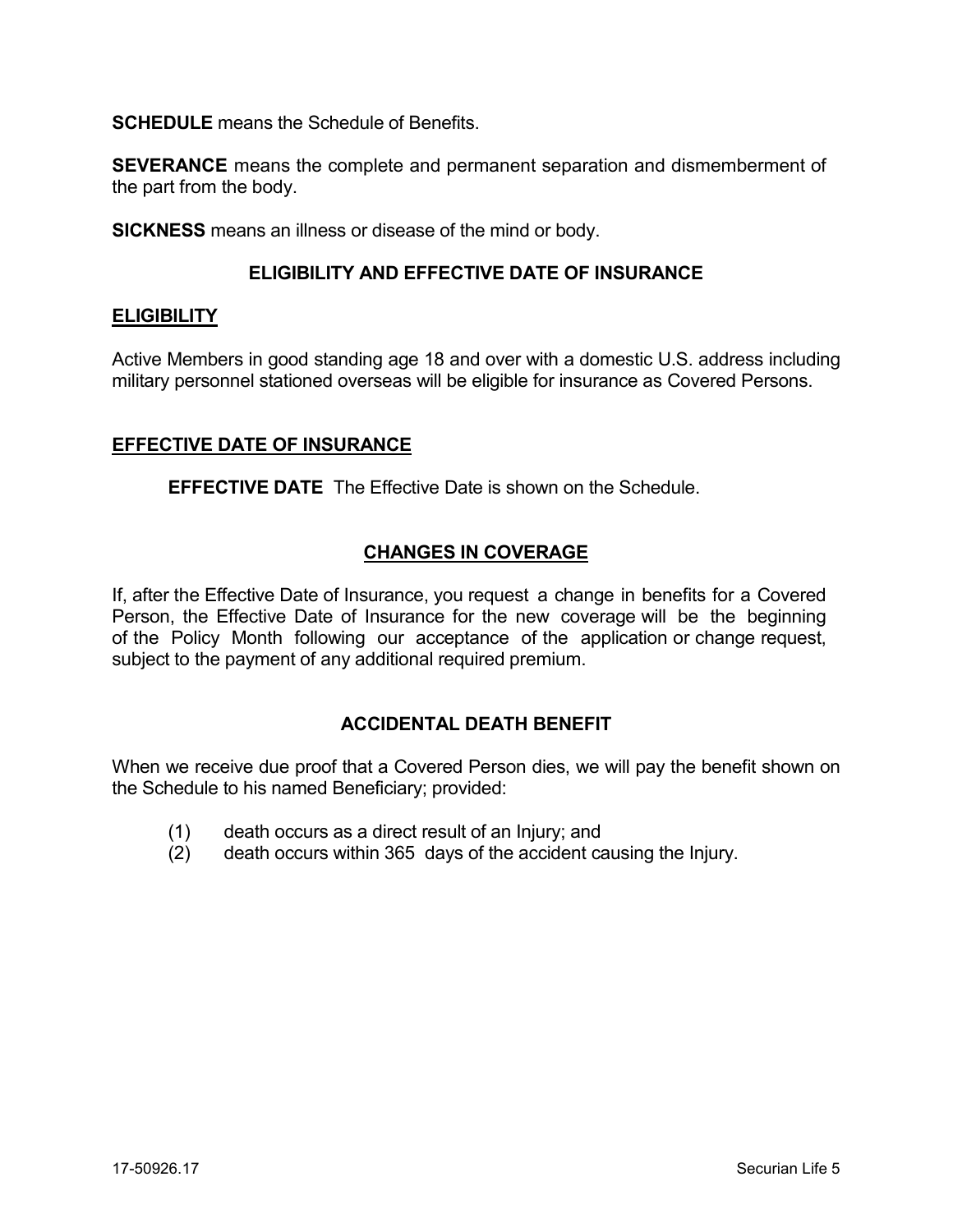# **EXCLUSIONS**

In addition to any benefit-specific exclusions, benefits will not be paid for any Injury or Loss which, directly or indirectly, in whole or in part, is caused by or results from any of the following:

- (1) intentionally self-inflicted injury, suicide or any attempt thereat while sane or insane;
- (2) declared or undeclared war or act of war;
- (3) military or combat activities while serving in the armed forces, National Guard, or organized reserve corps in any state, country, or international authority;
- (4) sickness, disease, bodily or mental infirmity or medical or surgical treatment thereof, or bacterial or viral infection, regardless of how contracted. This does not include bacterial infection that is the natural and foreseeable result of an accidental external bodily injury or accidental food poisoning.
- (5) flight in, boarding or alighting from an Aircraft or any craft designed to fly above the Earth's surface:
	- a. except as a fare paying passenger on a regularly scheduled commercial airline;
	- b. being flown by the Covered Person or in which the Covered Person is a member of the crew;
	- c. being used for:
		- i. crop dusting, spraying or seeding, giving and receiving flying instruction, fire fighting, sky writing, sky diving or hang-gliding, pipeline or power line inspection, aerial photography or exploration, racing, endurance tests, stunt or acrobatic flying; or
		- ii. any operation that requires a special permit from the FAA, even if it is granted (this does not apply if the permit is required only because of the territory flown over or landed on);
	- d. designed for flight above or beyond the earth's atmosphere;
	- e. an ultra-light or glider;<br>f. being used for the pur
	- being used for the purpose of parachuting or skydiving;
	- g being used by any military authority, except an Aircraft used by the Air Mobility Command or its foreign equivalent;
- (6) the Covered Person's intoxication as determined according to the laws of the jurisdiction in which the accident occurred;
- (7) voluntary ingestion of any narcotic, unless administered on the advice of a Physician, poison, gas or fumes;
- (8) driving while intoxicated or driving under the influence of a narcotic unless administered on the advice of a Physician;
- (9) riding or driving as a professional in any kind of race for prize money or profit.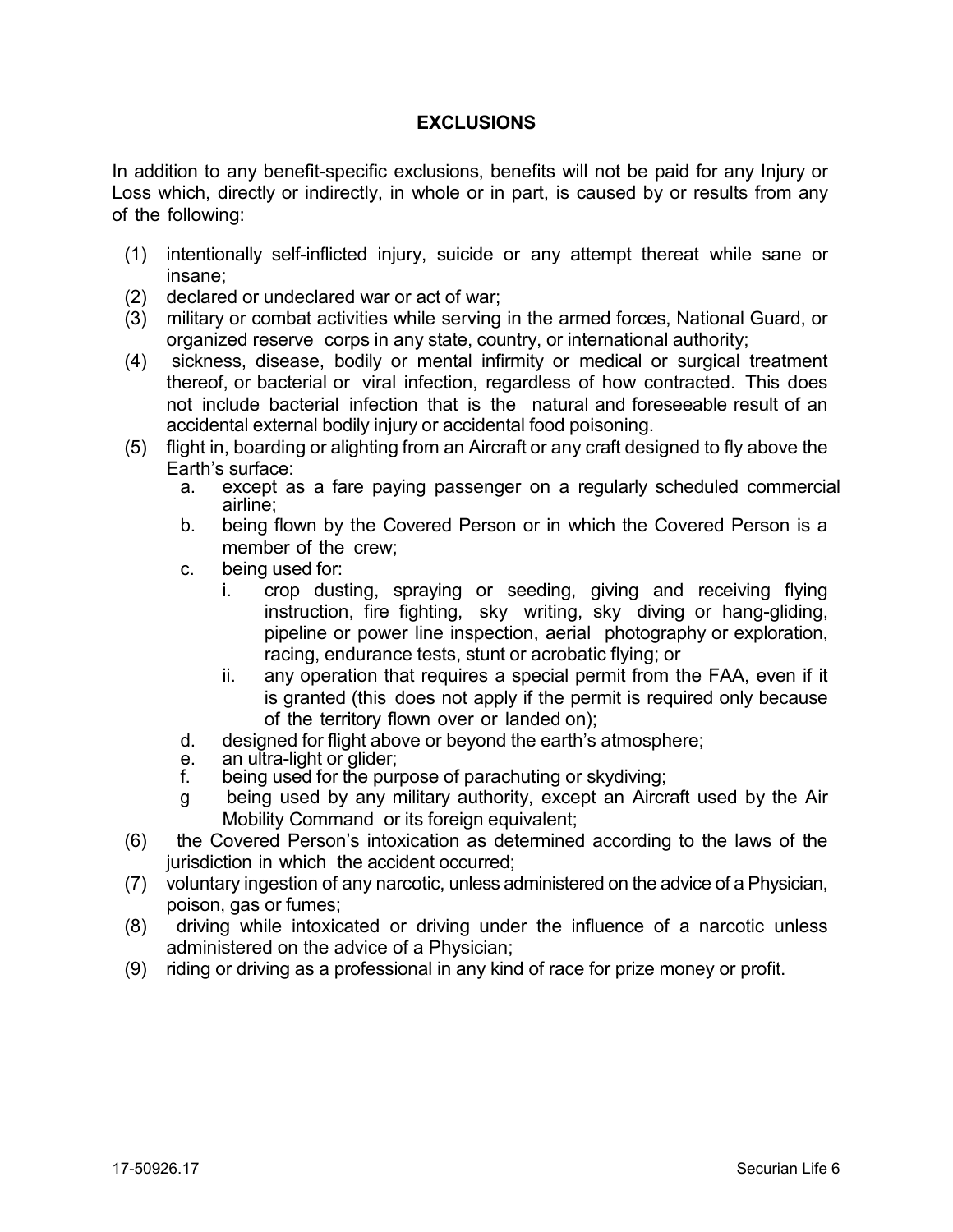# **INDIVIDUAL TERMINATION OF INSURANCE**

A Covered Person's insurance automatically ends on the first of the following dates:

- (1) The date the Policy is terminated;
- (2) The date the Grace Period ends if all premiums due have not been paid;;
- (3) The premium due date after you are no longer a member of the Policyholder.

#### **PREMIUMS**

We provide insurance coverage in return for premium payment. Premiums are paid to us on or before the due date.

**PREMIUM CHANGES** We have the right to change the premium rates on any premium due date. We will provide written notice to the Policyholder at least 45 days before the date of change. Policy premium rates will not be increased during the first 12 months the Policy is in effect. Thereafter, we may not change premium rates more than one time in a six month period unless the premium rate change is due to a change in the terms of the Policy.

Premiums may be paid monthly, quarterly, semi-annually, or annually. The premium mode may be changed upon request. Upon our approval, the change will be made.

**GRACE PERIOD** This Certificate has a 31 day grace period for the payment of each premium due after the first premium. Coverage will continue in force during the grace period. It will terminate at the end of the grace period if all premiums which are due are not paid. We will require payment of all premiums for the period this coverage continues in force including the premiums for the grace period.

**REINSTATEMENT OF INSURANCE** If we terminate insurance for nonpayment of premium, you may reinstate coverage within 90 days following the last unpaid premium due date. You must pay all overdue premium. The reinstated coverage will not cover a loss which occurred during the lapse period.

**UNPAID PREMIUM** When a claim is paid for a loss incurred during the Grace Period, any premium due and unpaid may be deducted from the claim payment.

# **GENERAL PROVISIONS**

**BENEFICIARY CHANGES** You may name any person to be your Beneficiary at the time of enrollment. You may change your Beneficiary at any time. When we receive and record the change request, it will take effect as of the date you signed it. If you die prior to the date we receive and record the change, any payment we make to the new Beneficiary will be valid. The prior Beneficiary's interest ends the date the new designation takes effect.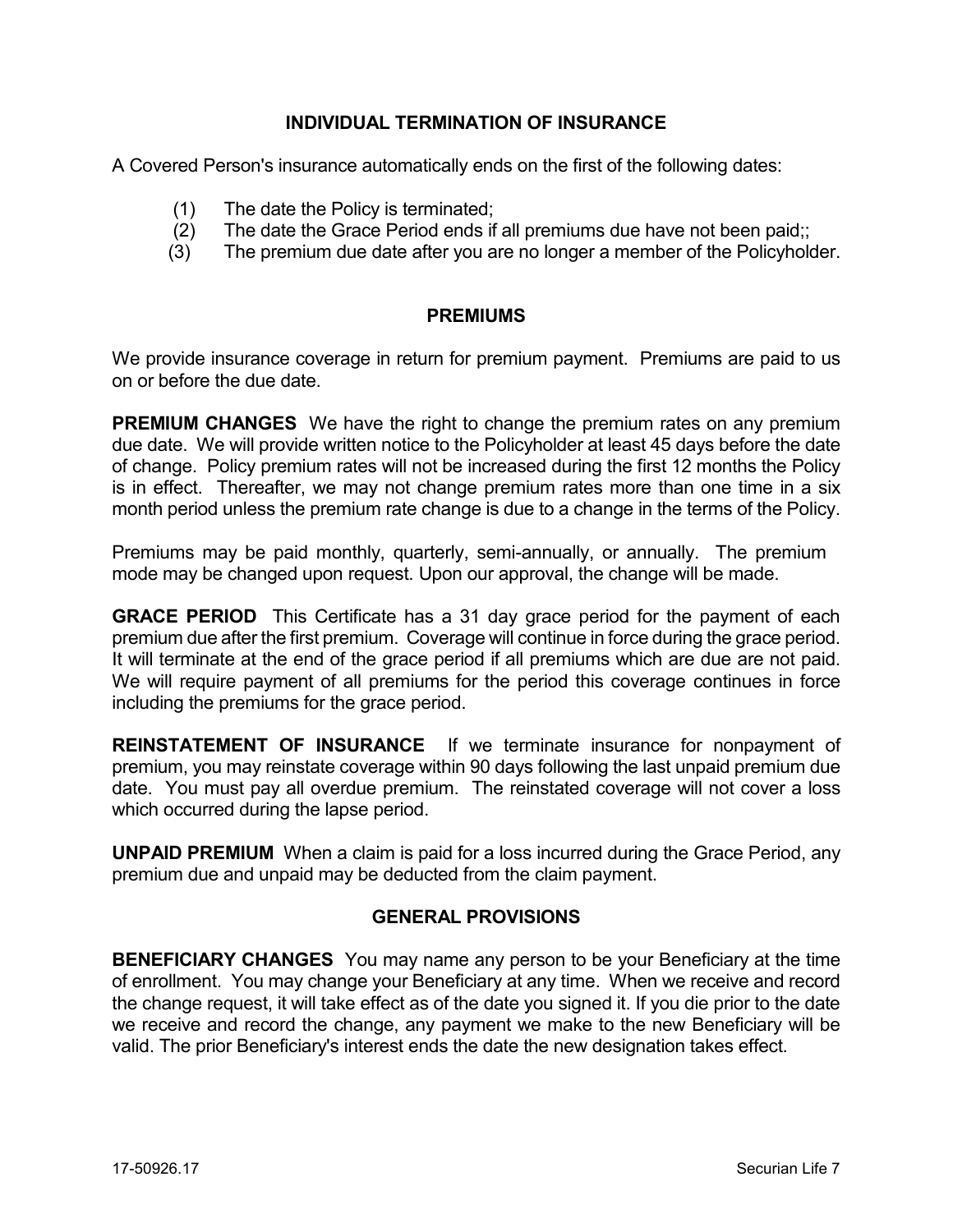If more than one Beneficiary is named without stating their respective interests, they will share equally. If a Beneficiary dies before you, that interest ends. The Beneficiaries that survive will share equally unless you make a written request to the contrary.

**CONFORMITY TO LAW** Any provision of the Policy which is in conflict with the laws of the state in which the Covered Person resides as of the date of issue is amended to conform with the laws of that state.

**INCONTESTABILITY** After coverage under the Policy has been in force for three years, it can only be contested for non-payment of premiums. No statement made by a Covered Person can be used in a contest after his insurance has been in force three years during his lifetime. No statement a Covered Person makes can be used in a contest unless it is in writing and signed by him.

**MISSTATEMENT OF AGE** If the age of a Covered Person has been misstated in the enrollment form for insurance under the Policy, the benefits payable will be those which the premiums paid would have purchased based upon his correct age, otherwise, there will be an equitable adjustment of premiums.

**NONPARTICIPATING** The Policy is a nonparticipating Policy; it does not share in our surplus.

**OPTIONAL SETTLEMENT METHODS** You, or the Beneficiary after the Covered Person's death, may elect to have loss of life benefits paid in installments. Such election must be sent to us in writing. The amounts and terms of the installments will be those which we offer at the time of election.

**POLICY CHANGES** The Policy may be changed at any time by written agreement between us. No change or waiver of any of the provisions of the Policy will be valid unless made in writing by us and signed by our president, vice president, secretary or assistant secretary. No agent or other person has the authority to change or waive any provisions of the Policy.

**WORKER'S COMPENSATION** The Policy is not a Worker's Compensation Policy. It does not satisfy any requirement for coverage by Worker's Compensation Insurance.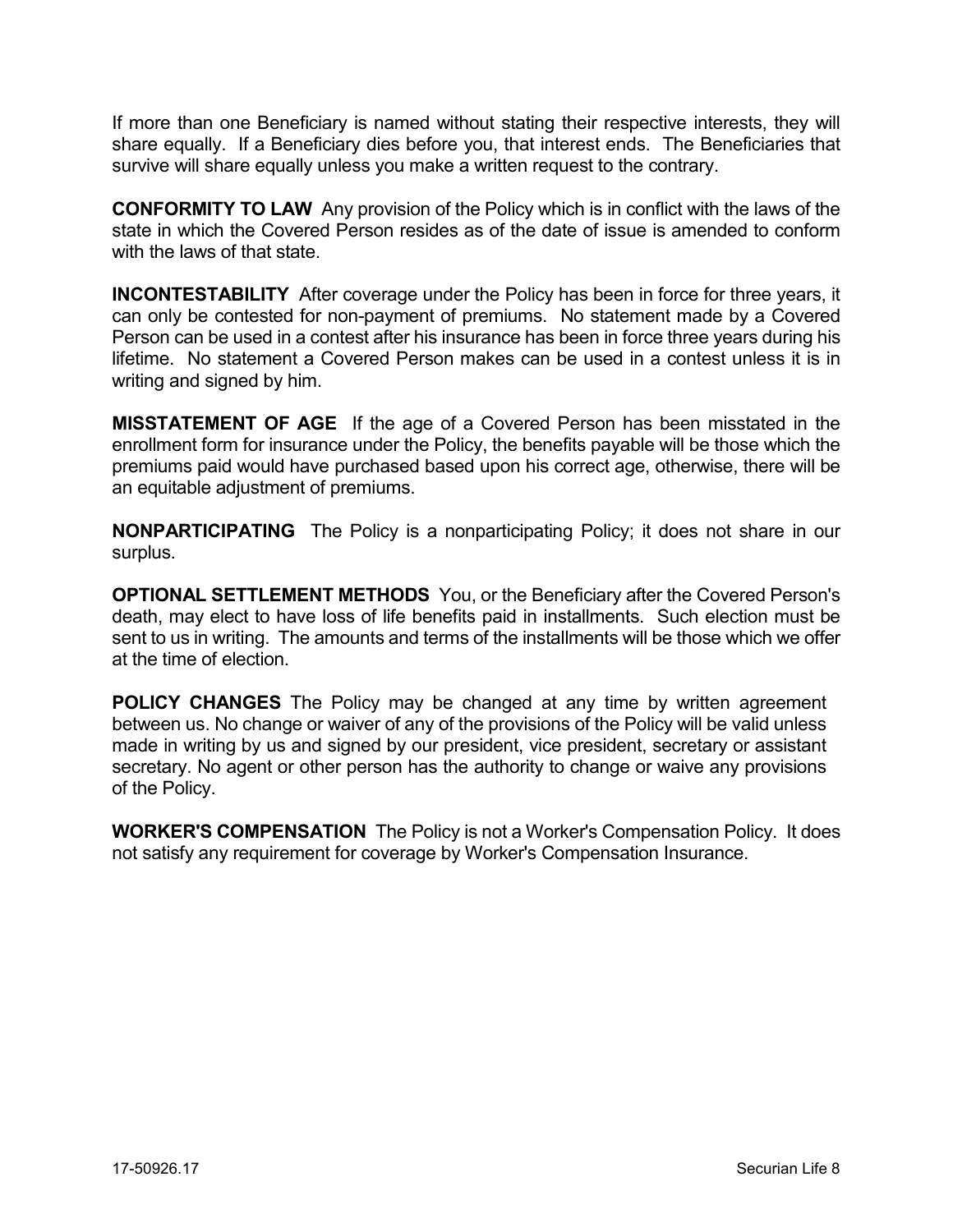# **CLAIM PROVISIONS**

**NOTICE OF CLAIM** We must be given written notice of claim within 20 days after a covered loss occurs. If notice cannot be given within that time, it must be given as soon as reasonably possible.

The notice must contain the Covered Person's name and enough information to identify him. Notice may be mailed to our Home Office or to our agent.

**CLAIM FORMS** When we receive notice of claim, the Covered Person will be sent forms to file proof of loss. If the forms are not sent within 15 days after the Covered Person has given us notice, then the Covered Person will meet the proof of loss requirements by giving us a written statement of the nature and extent of the loss. This must be sent to us within the time limit stated in the Proof of Loss provision.

**PROOF OF LOSS** Written proof must be sent to us within 90 days after the date the loss occurs. If it was not reasonably possible to give us written proof within 90 days, we will not reduce or deny a claim for this reason, if proof is filed as soon as reasonably possible. However, in no event, except in the absence of legal capacity, shall proof be filed later than 1 year from the time proof is otherwise required.

**PAYMENT OF CLAIMS** Claims for benefits provided by the Policy will be paid as soon as written proof is received.

Your loss of life benefits will be paid in accordance with the beneficiary designation in effect at the time of payment. If there is no such designation or no surviving beneficiary, the loss of life benefits will be paid in one lump sum to the first surviving class of the following classes of beneficiaries:

- a) lawful spouse;
- b) child(ren), in equal shares;
- c) parents, in equal shares;
- d) siblings, in equal shares.

If there is no surviving member of any of the above classes, the benefits will be paid to your estate.

Any payment that we make in good faith will fully discharge us to the extent of that payment.

The benefits can be paid in one lump sum or at your written request, in accordance with one of our available settlement plans. If you have not chosen any such settlement plan, the beneficiary can do so after your death. The beneficiary should request in writing to be paid from an available settlement plan. We must agree to the plan chosen.

**RIGHT OF RECOVERY** If payments for claims exceed the maximum amount payable under any benefit provisions or riders of the Policy, we have the right to recover the excess of such payments.